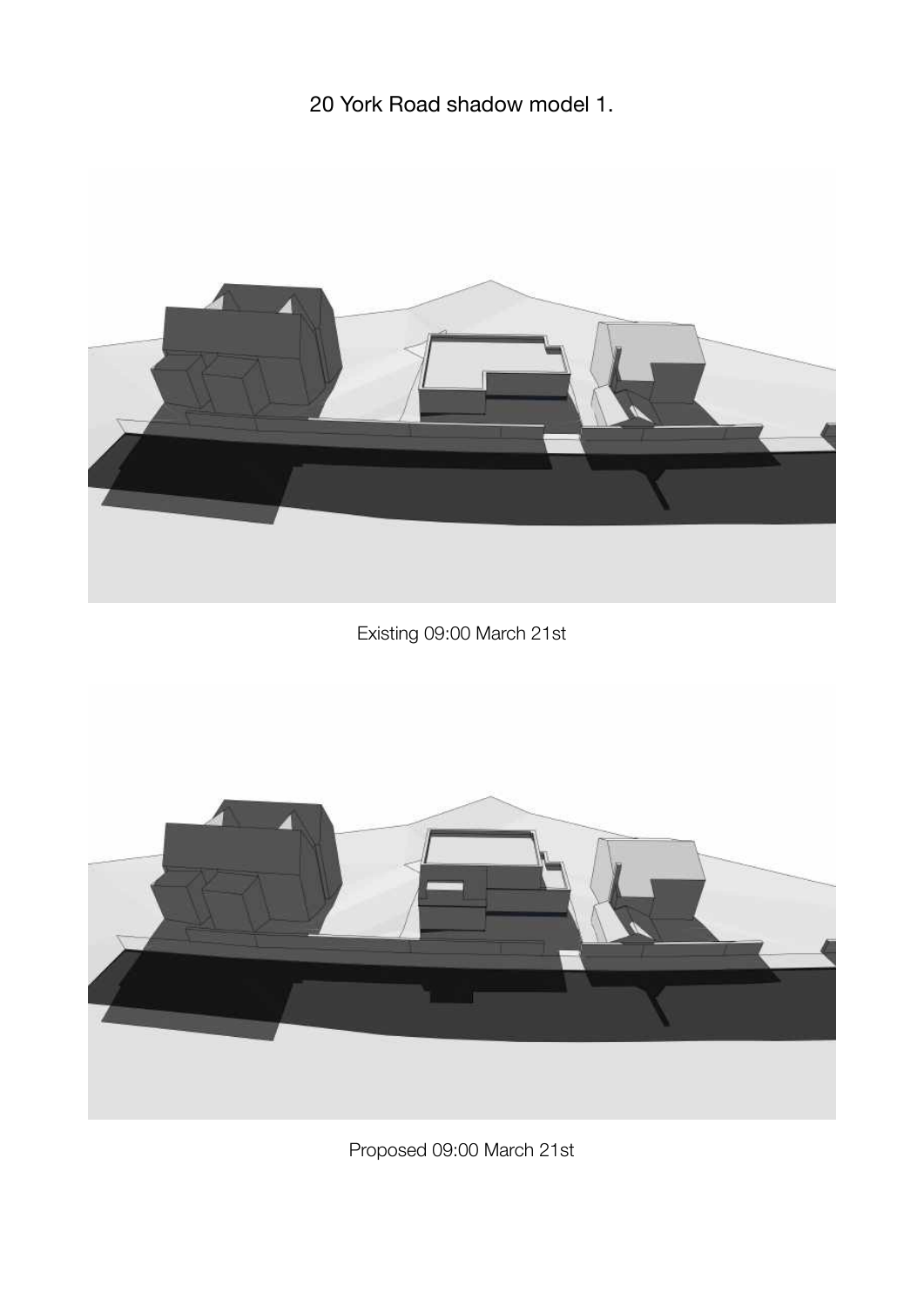## 20 York Road shadow model 2.



Existing 12:00 March 21st



Proposed 12:00 March 21st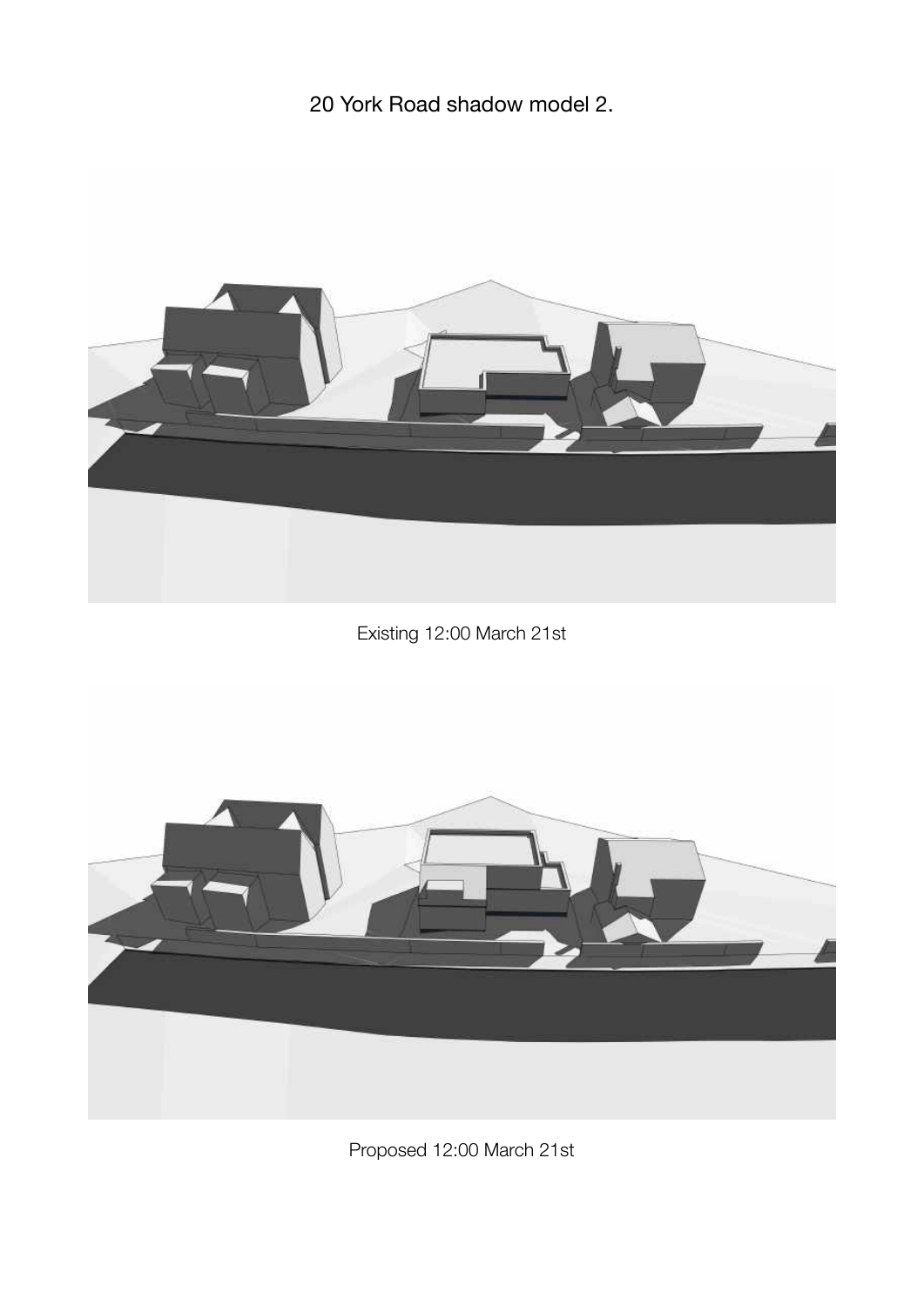20 York Road shadow model 3.



Existing 15:00 March 21st



Proposed 15:00 March 21st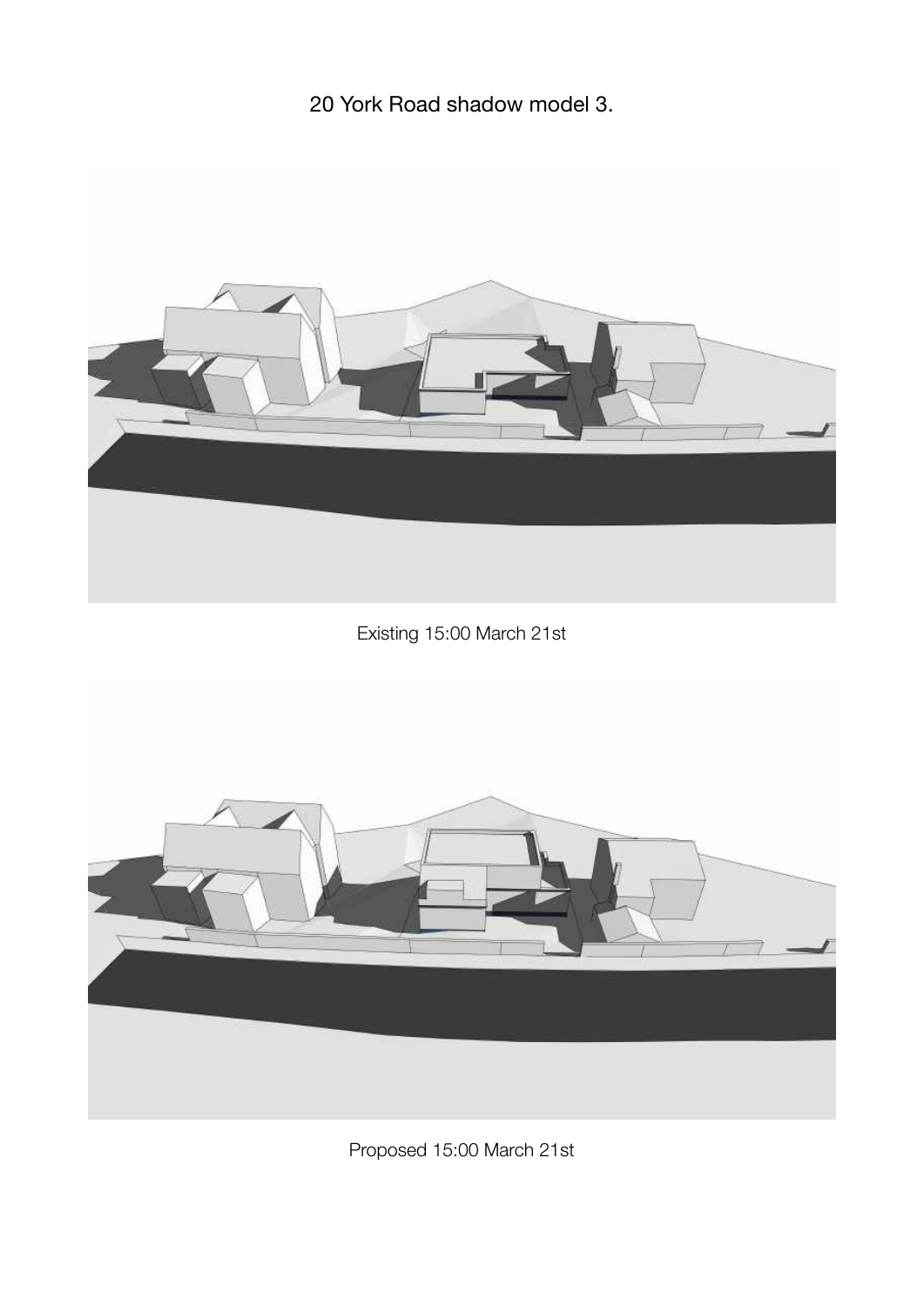20 York Road shadow model 4.



Existing 18:00 March 21st



Proposed 18:00 March 21st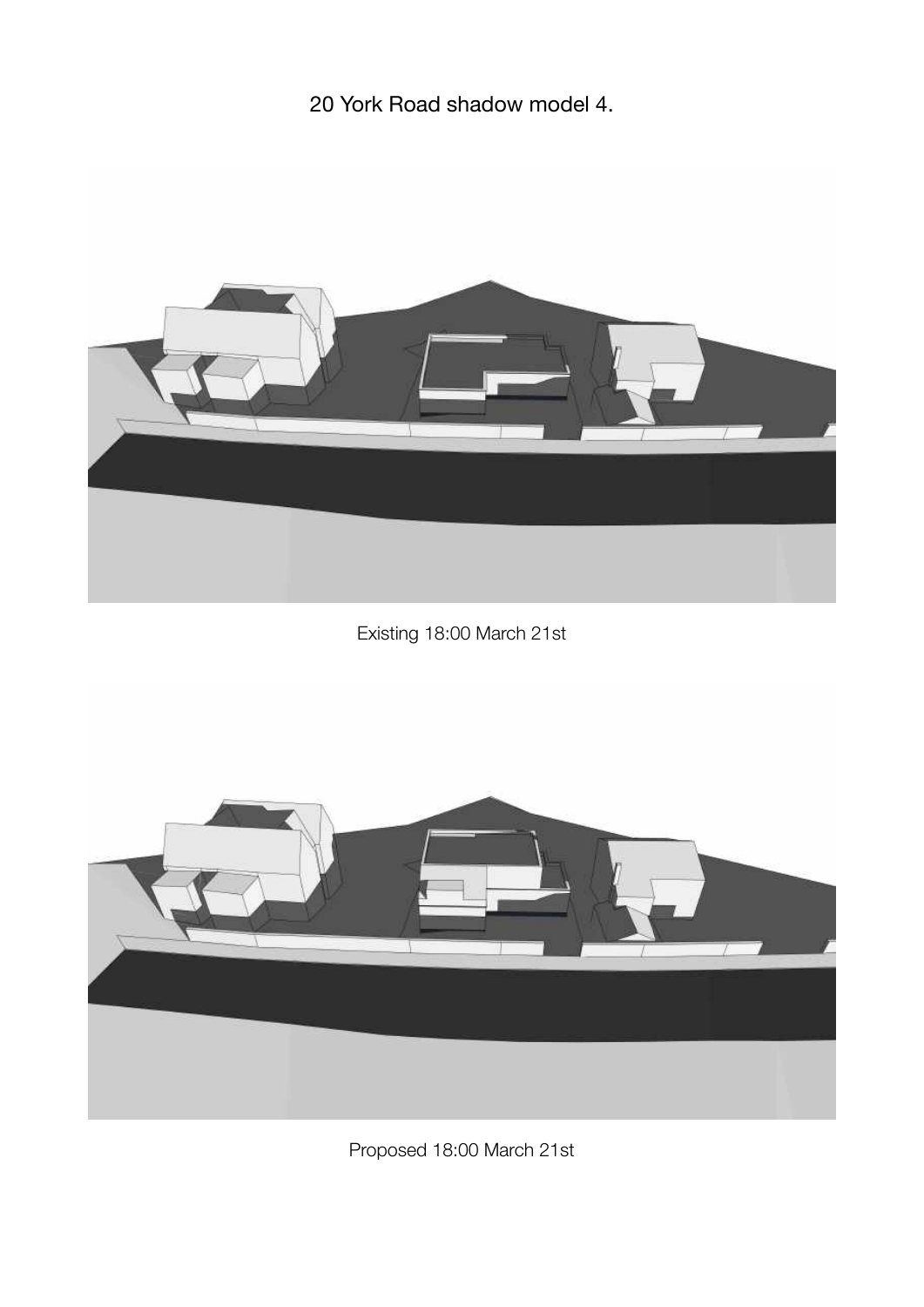20 York Road shadow model 5.



Existing 20:00 March 21st



Proposed 20:00 March 21st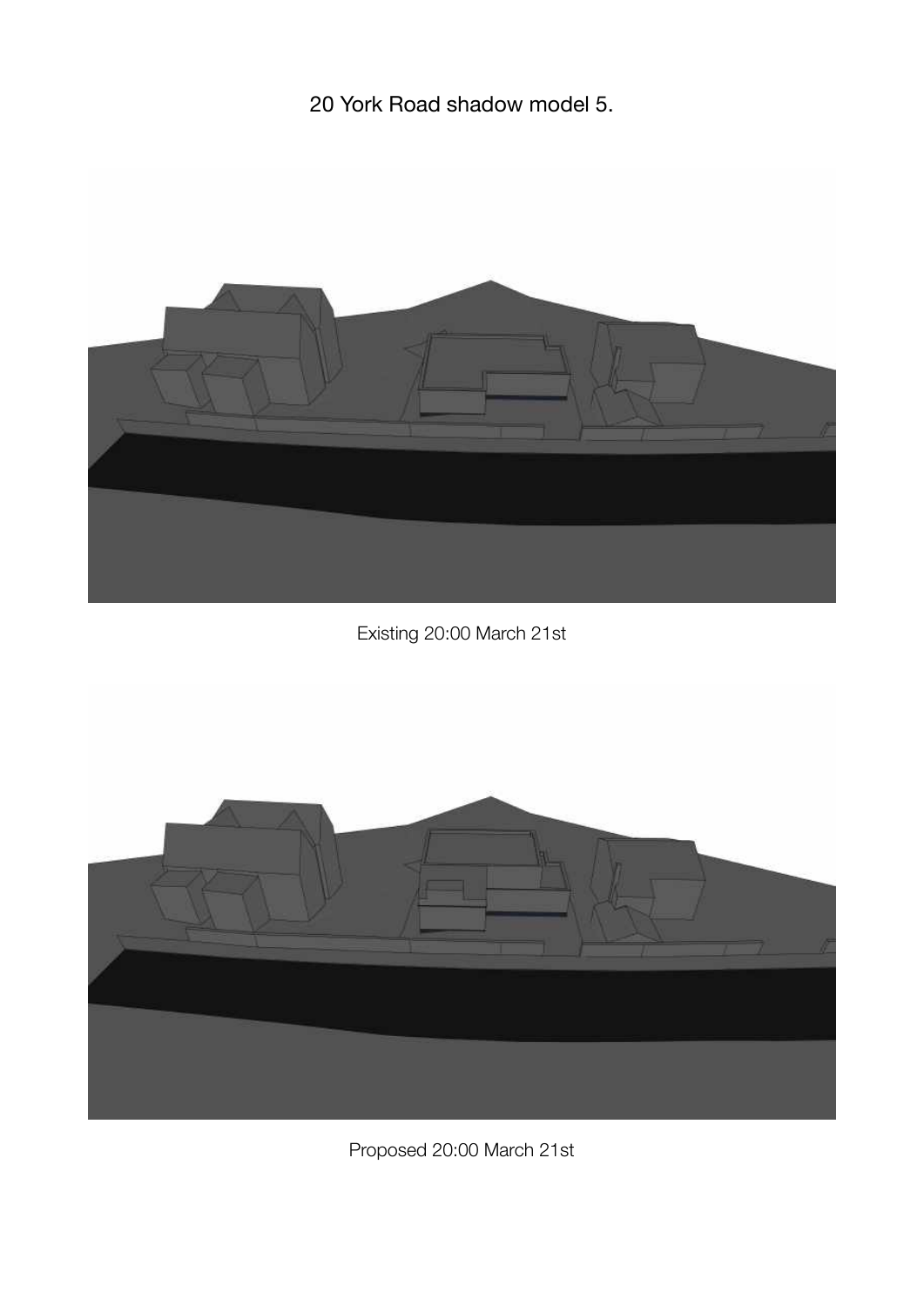20 York Road shadow model 6.



Existing 09:00 June 21st



Proposed 09:00 June 21st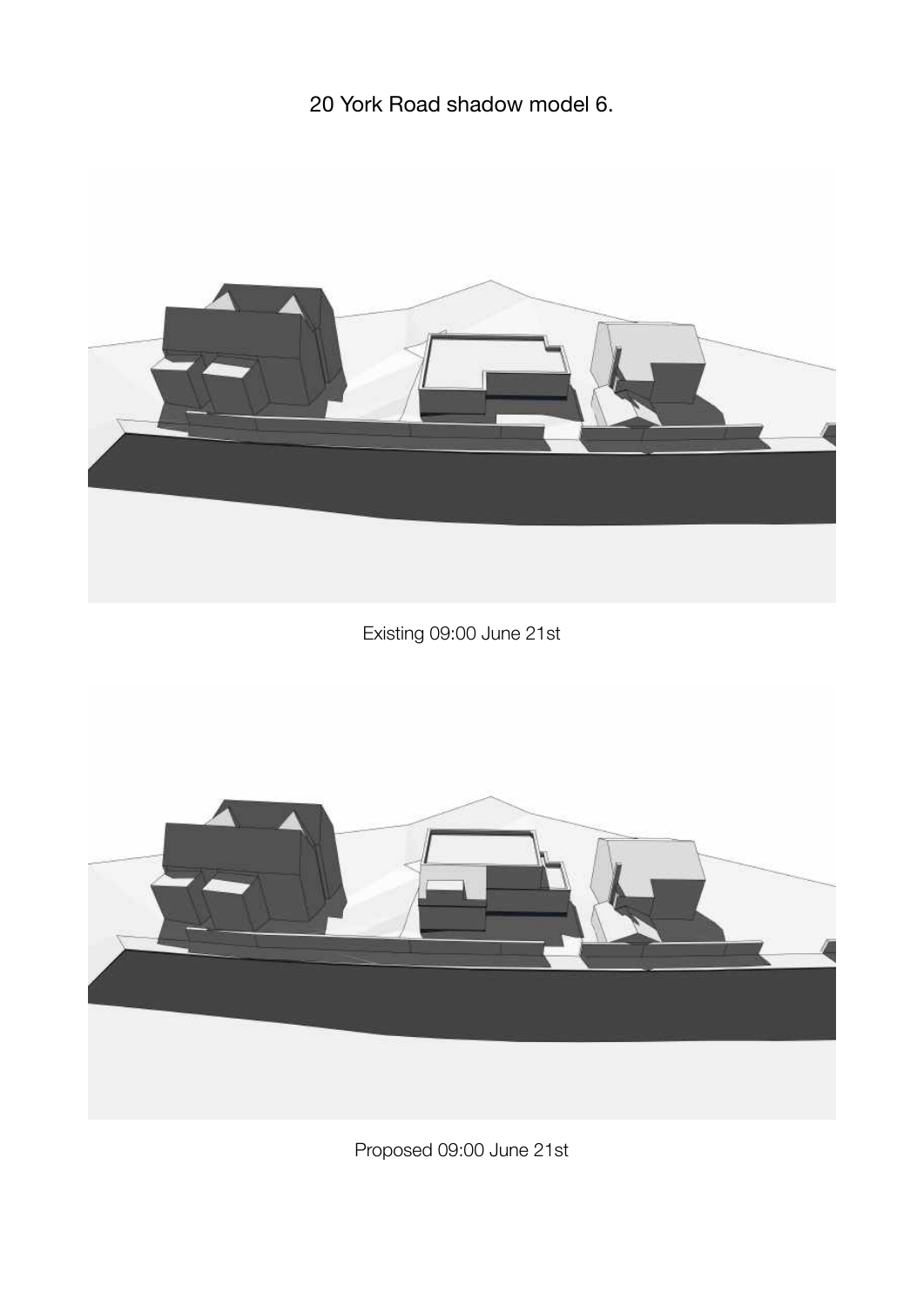20 York Road shadow model 7.



Proposed 12:00 June 21st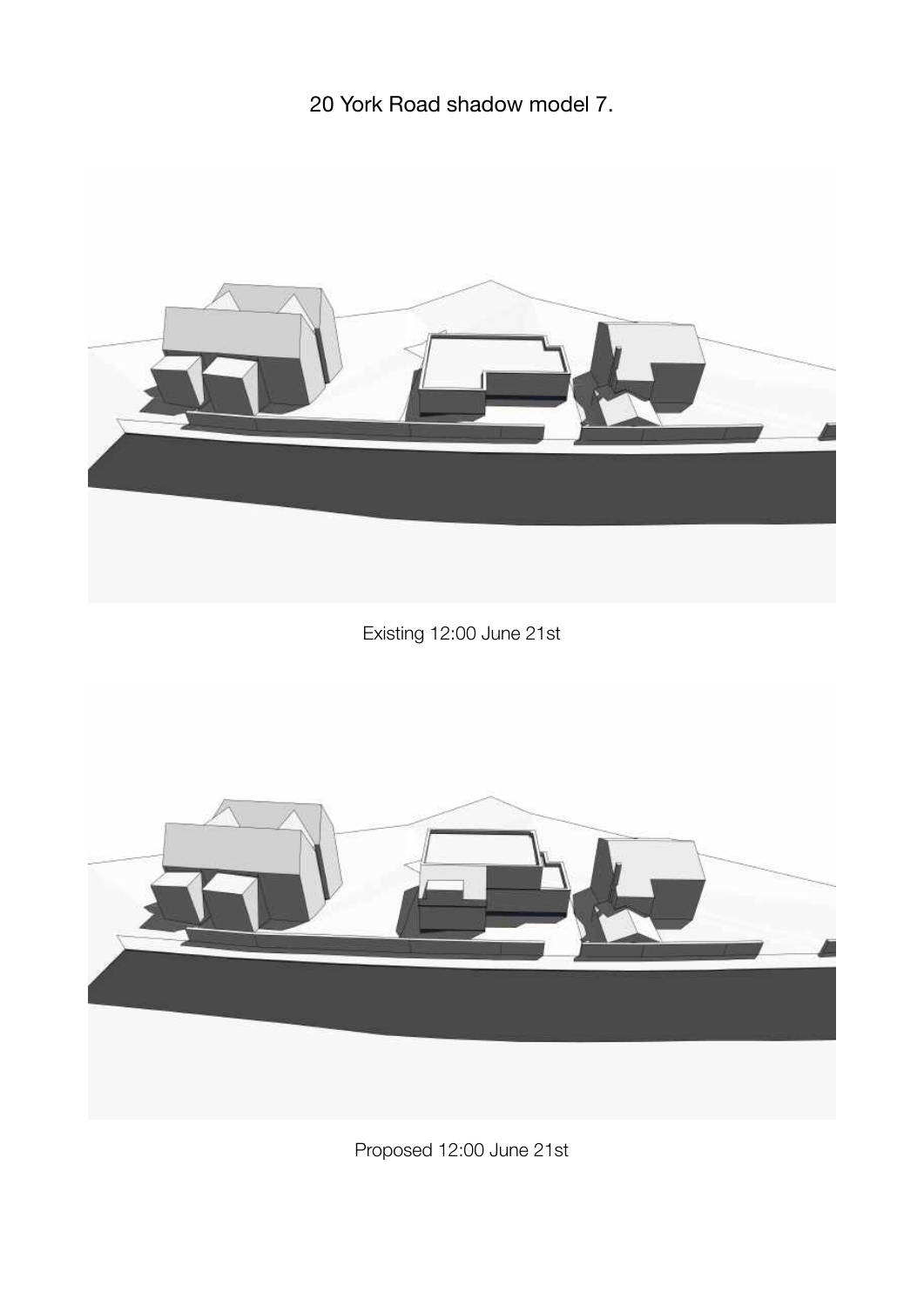20 York Road shadow model 8.



Proposed 15:00 June 21st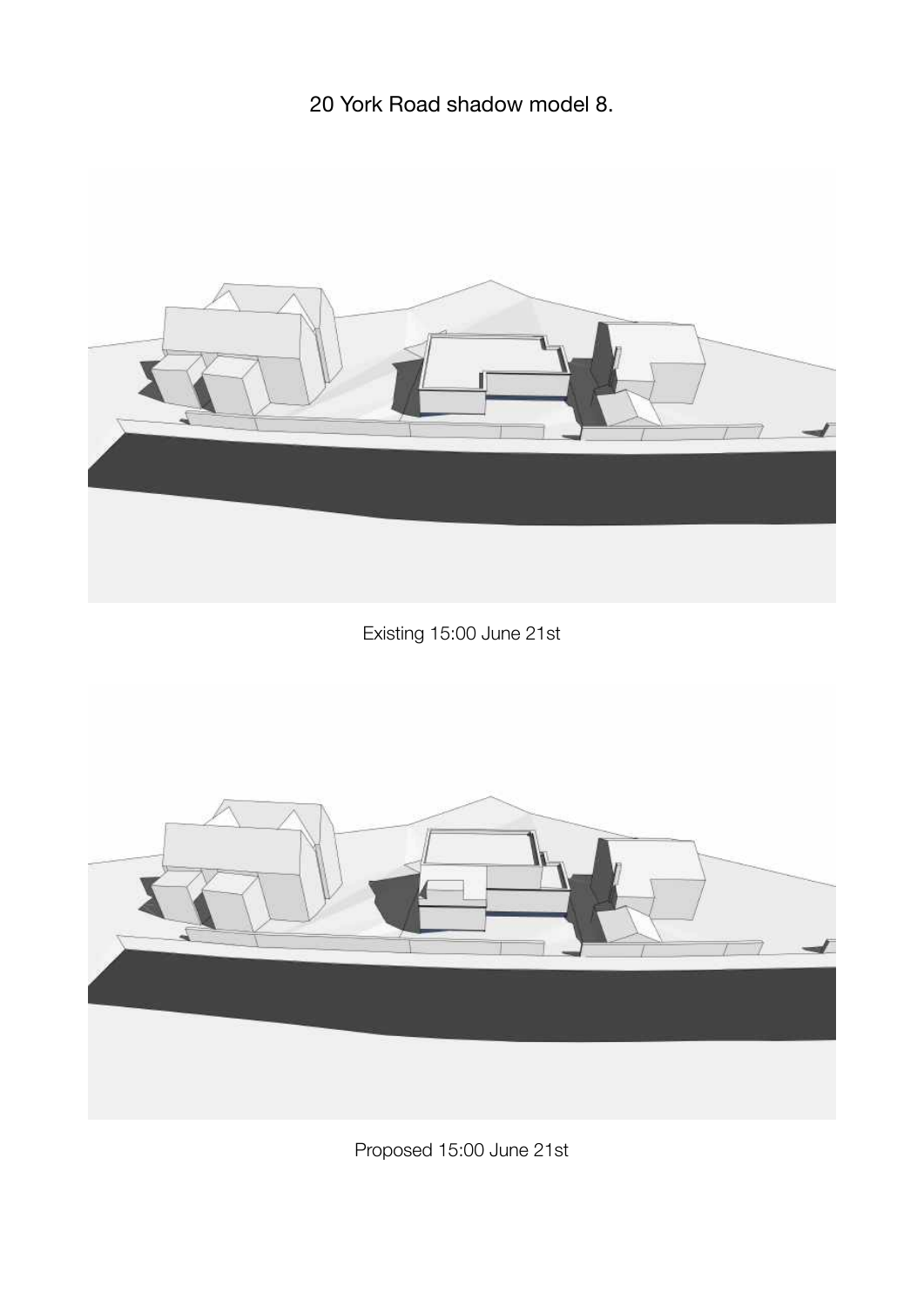20 York Road shadow model 9.



Existing 18:00 June 21st



Proposed 18:00 June 21st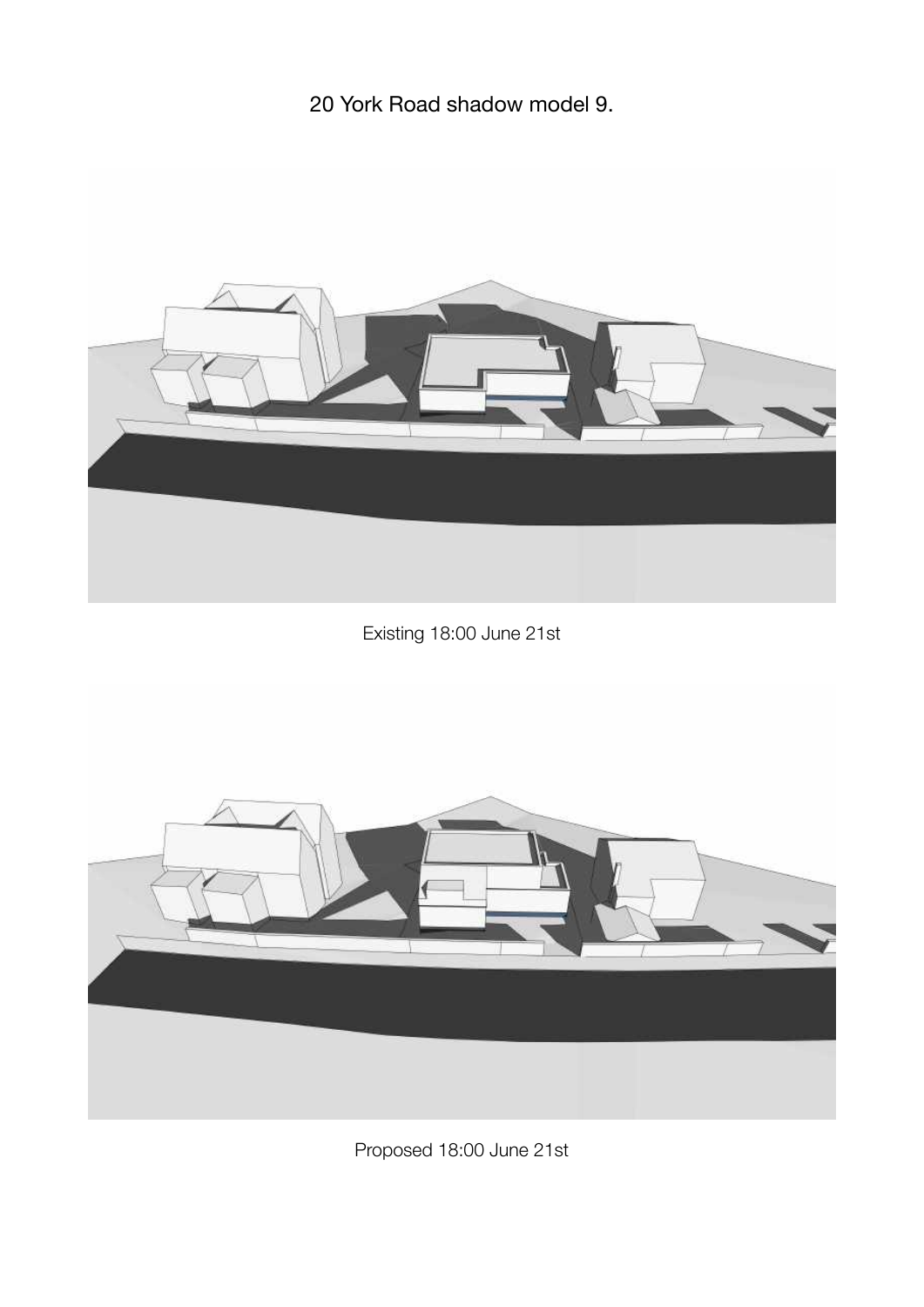20 York Road shadow model 10.



Existing 20:00 June 21st

![](_page_9_Picture_3.jpeg)

Proposed 20:00 June 21st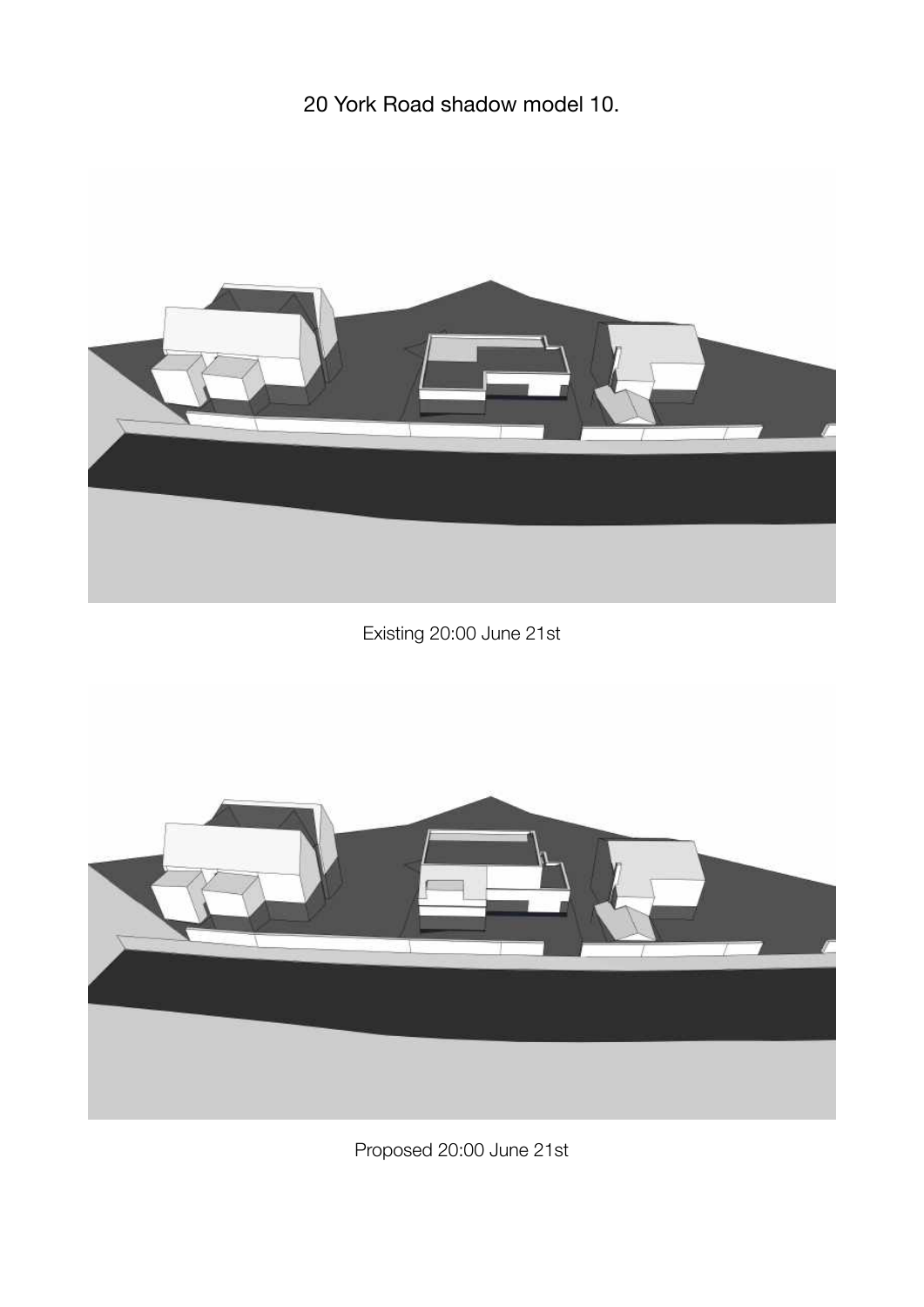20 York Road shadow model 11.

![](_page_10_Picture_1.jpeg)

Existing 20:40 June 21st

![](_page_10_Picture_3.jpeg)

Proposed 20:40 June 21st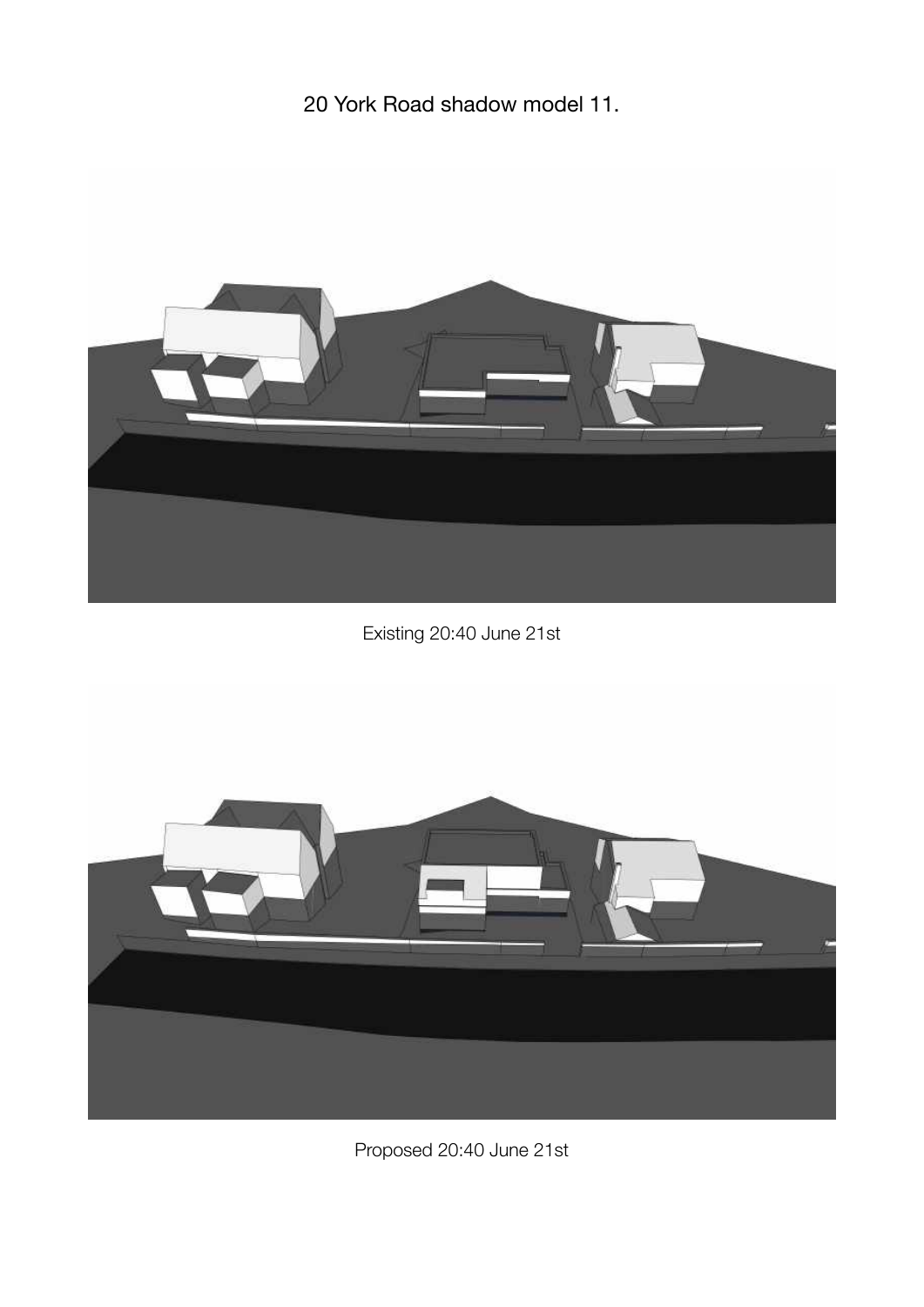20 York Road shadow model 12.

![](_page_11_Picture_1.jpeg)

Existing 09:00 September 21st

![](_page_11_Picture_3.jpeg)

Proposed 09:00 September 21st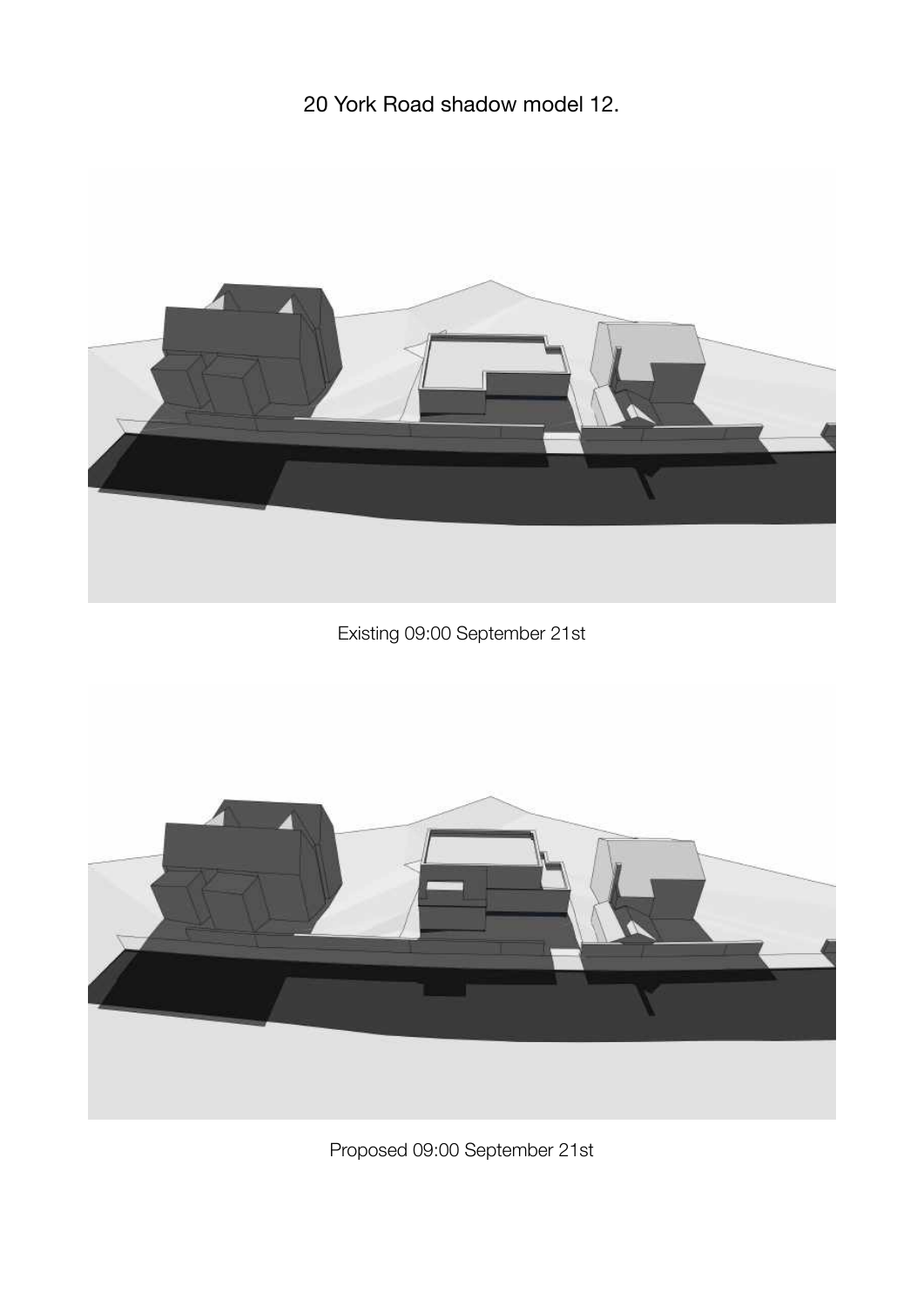20 York Road shadow model 13.

![](_page_12_Picture_1.jpeg)

Existing 12:00 September 21st

![](_page_12_Picture_3.jpeg)

Proposed 12:00 September 21st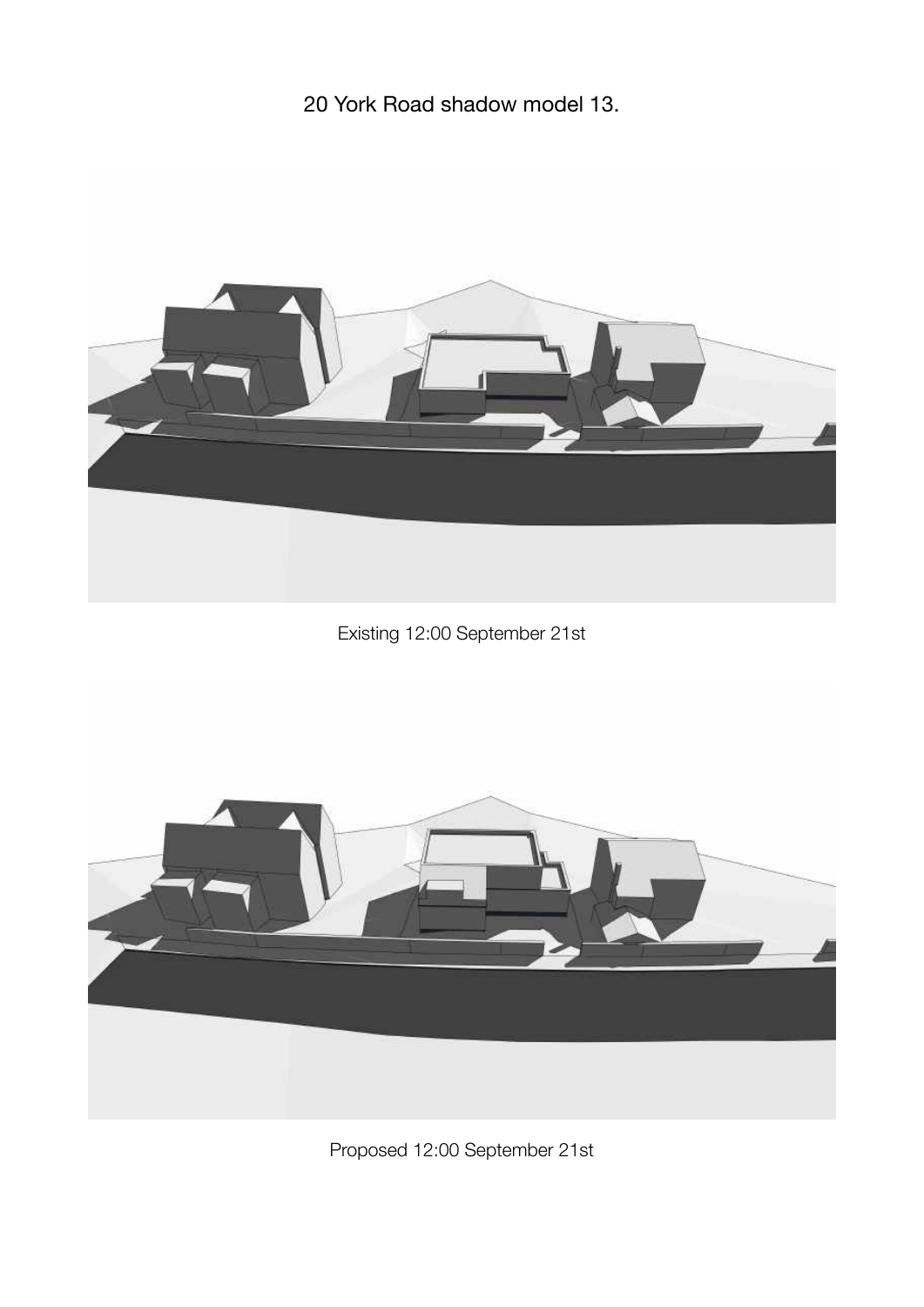20 York Road shadow model 14.

![](_page_13_Picture_1.jpeg)

Existing 15:00 September 21st

![](_page_13_Picture_3.jpeg)

Proposed 15:00 September 21st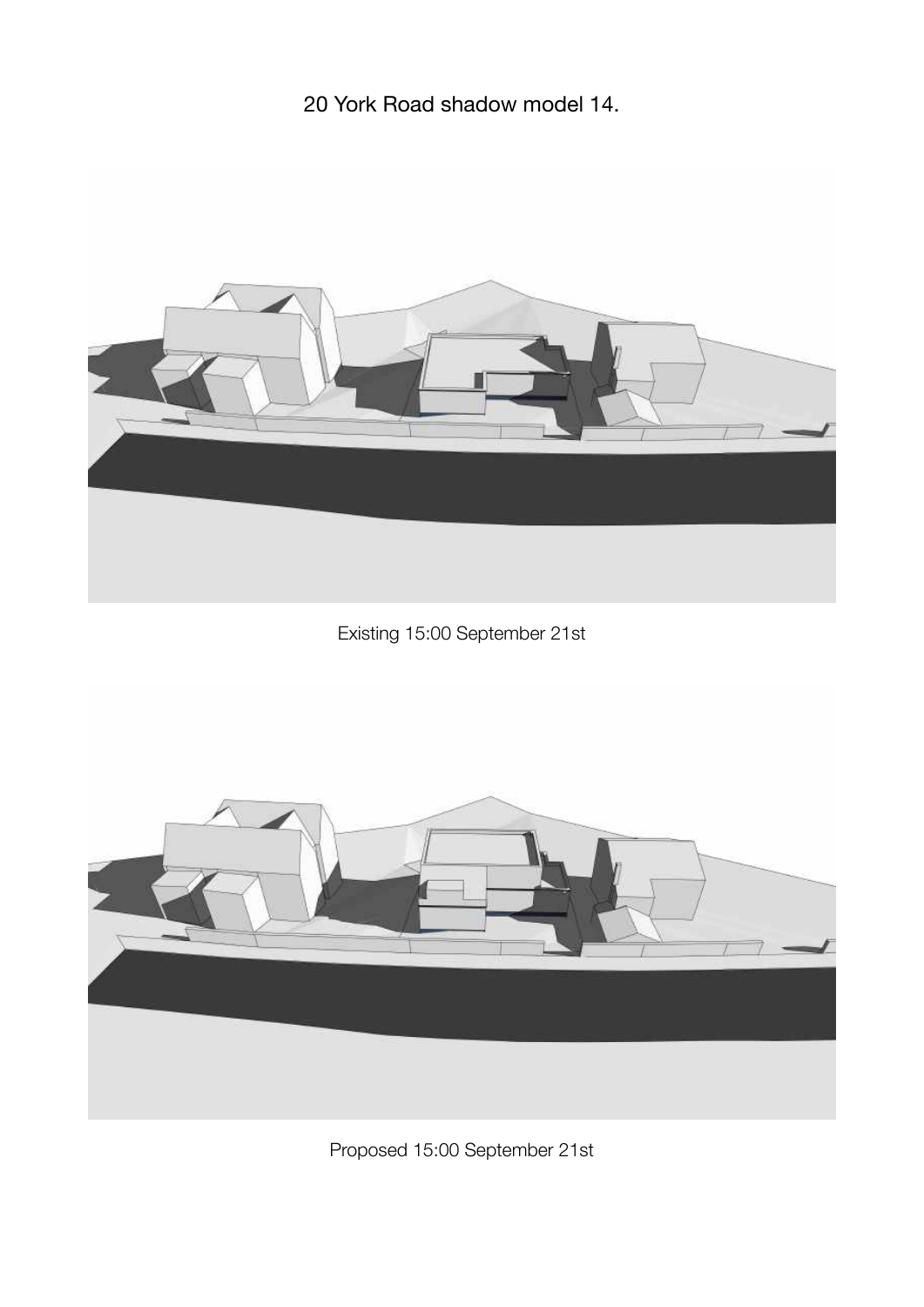20 York Road shadow model 15.

![](_page_14_Picture_1.jpeg)

Existing 18:00 September 21st

![](_page_14_Picture_3.jpeg)

Proposed 18:00 September 21st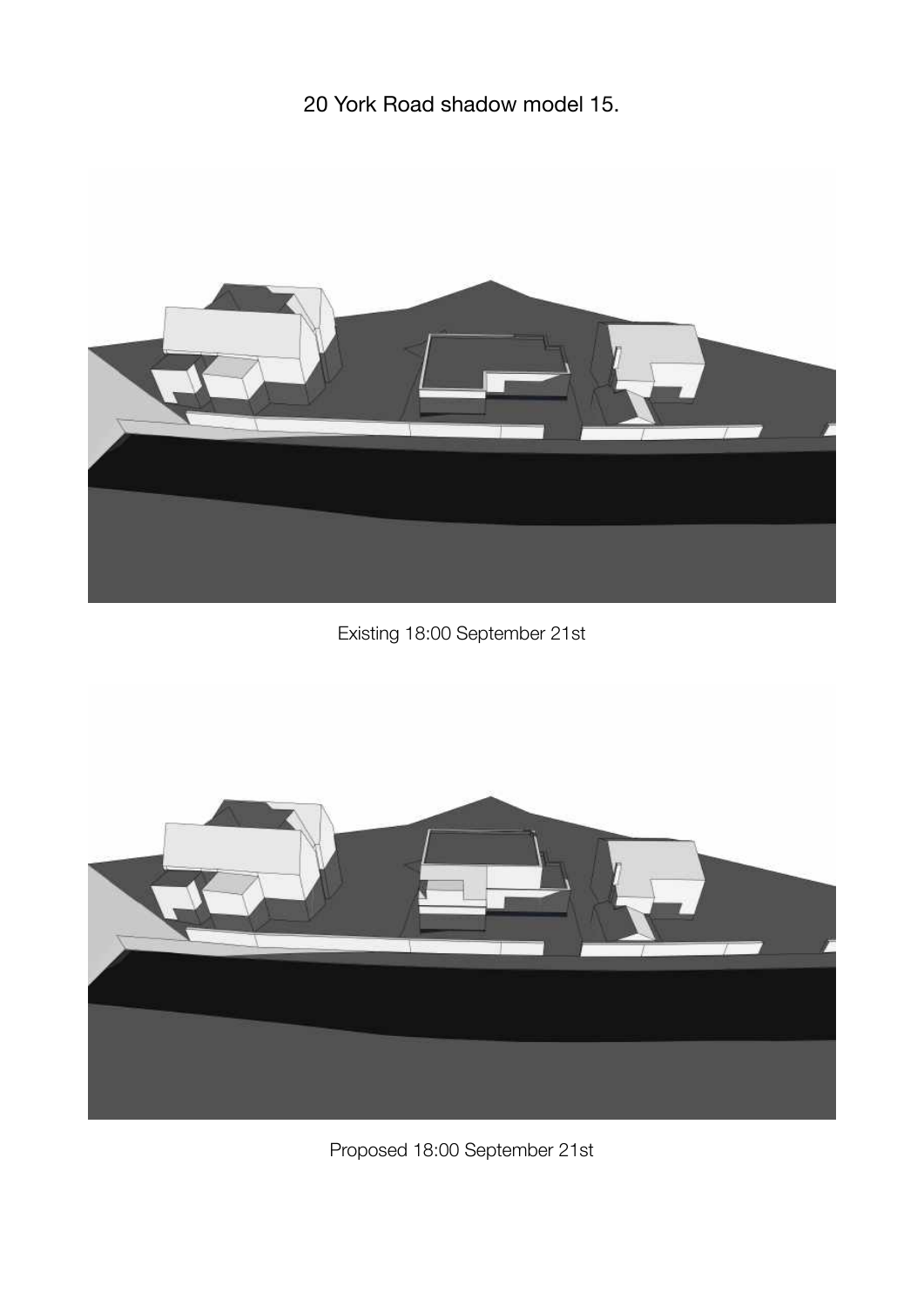20 York Road shadow model 16.

![](_page_15_Picture_1.jpeg)

Existing 20:00 September 21st

![](_page_15_Picture_3.jpeg)

Proposed 20:00 September 21st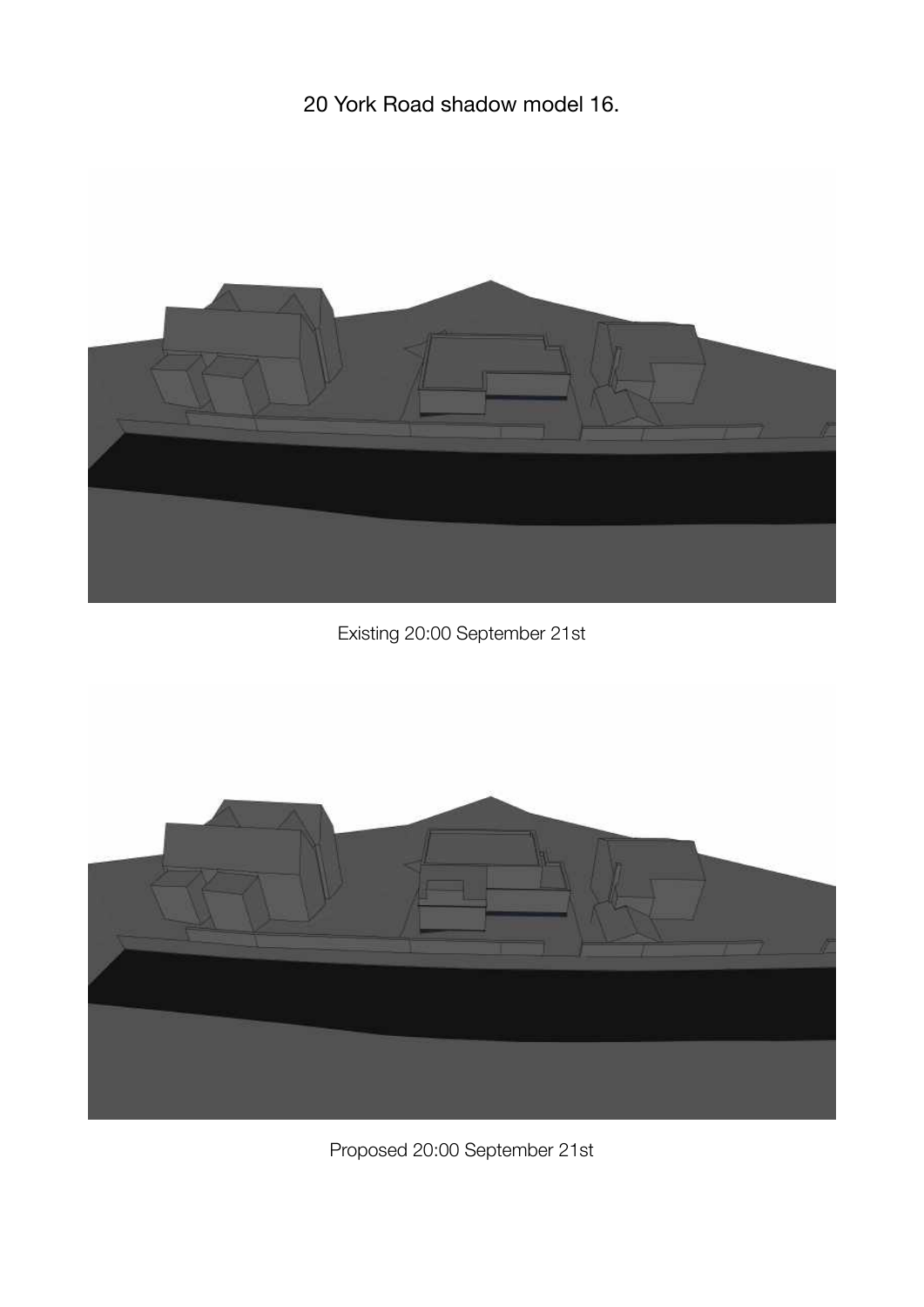20 York Road shadow model 17.

![](_page_16_Picture_1.jpeg)

Existing 09:00 December 21st

![](_page_16_Picture_3.jpeg)

Proposed 09:00 December 21st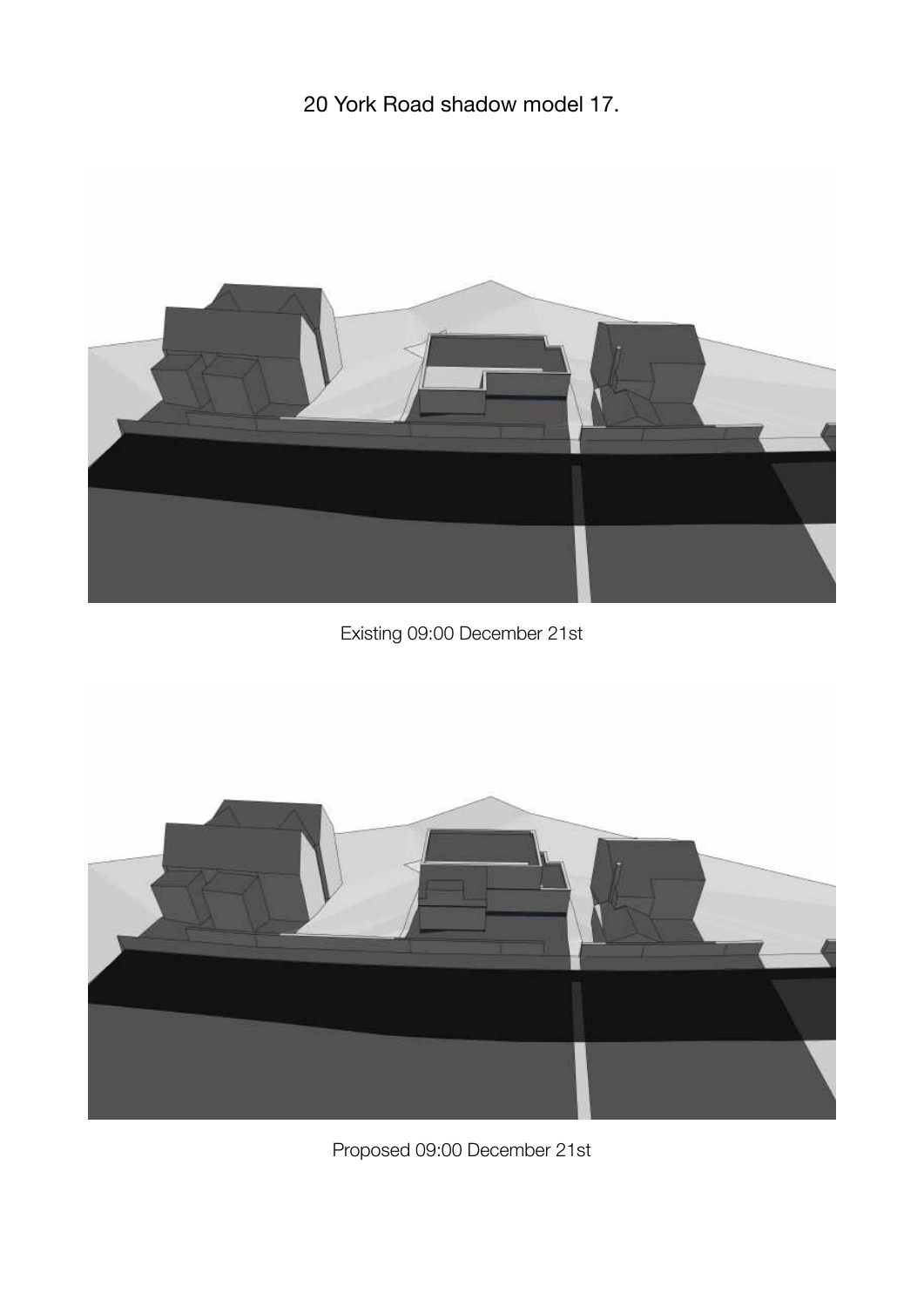## 20 York Road shadow model 18.

![](_page_17_Picture_1.jpeg)

Existing 12:00 December 21st

![](_page_17_Picture_3.jpeg)

Proposed 12:00 December 21st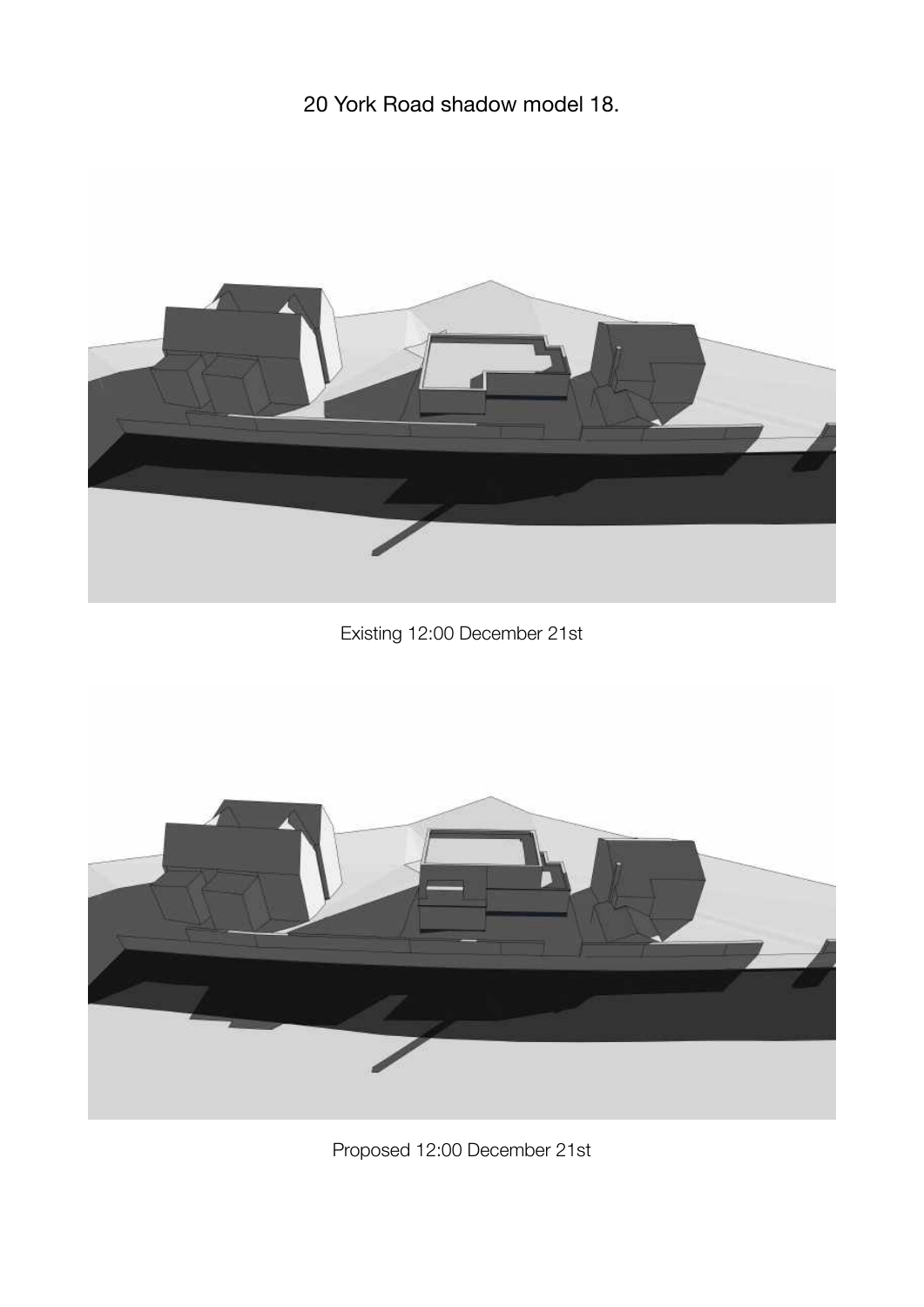20 York Road shadow model 19.

![](_page_18_Picture_1.jpeg)

Existing 15:00 December 21st

![](_page_18_Picture_3.jpeg)

Proposed 15:00 December 21st